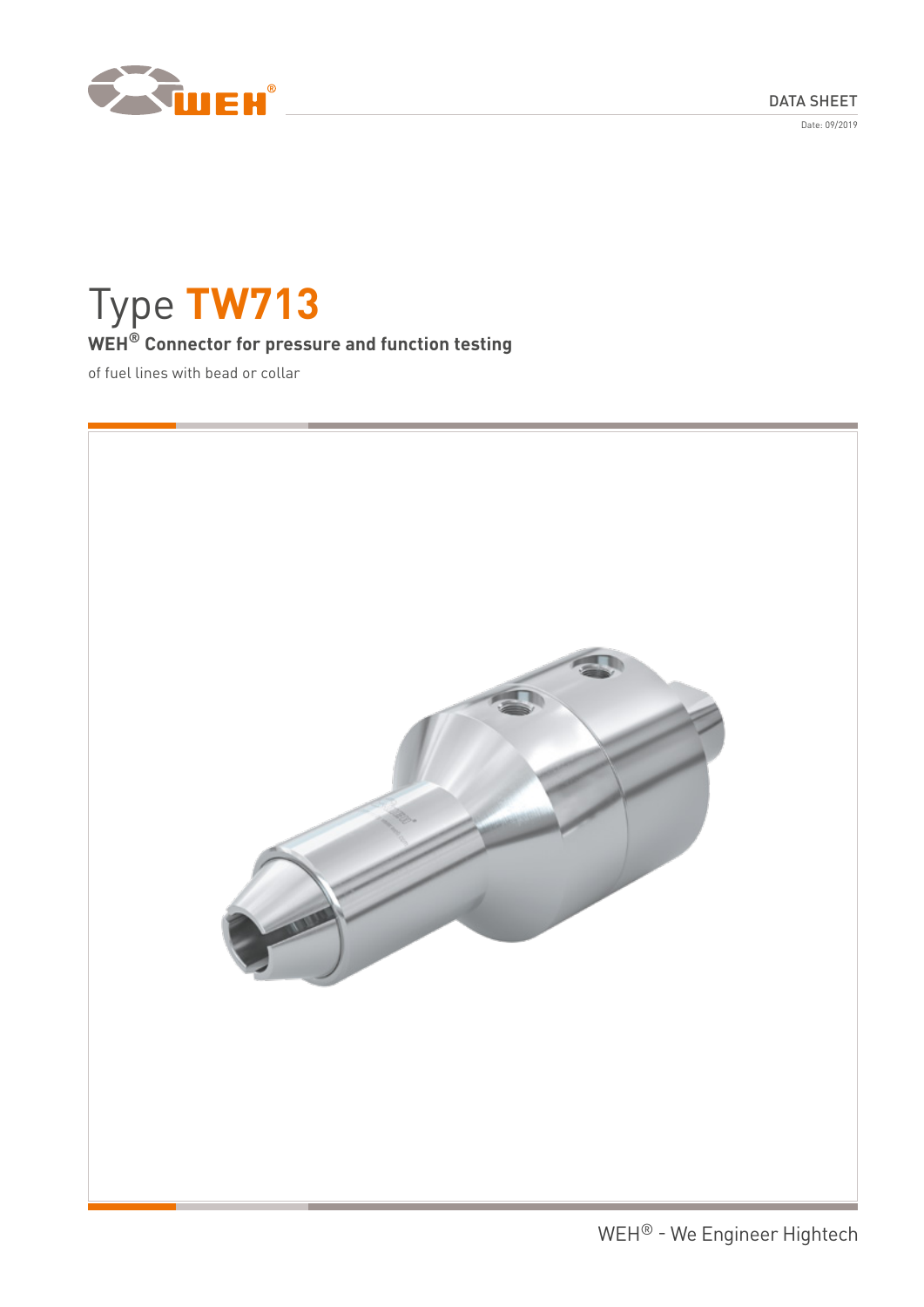# **General**

# **DESCRIPTION**



The WEH<sup>®</sup> Connector type TW713 has been specifically developed to connect fuel lines for engine hot testing and for testing of automotive components during manufacturing. The design of the connector is best suited for narrow spaces and meets the demand of such applications. Type TW713 is equipped with a central test port and pneumatically actuated grip sleeve for ease of use.

The lateral pilot pressure lines P1 and P2 are connected to the test system. An integrated shut-off valve prevents leakage of fuel and enables a clean and safe operation.

For applications with manual actuation we recommend type TW710.

#### Application

Quick connector for pressure and function testing of fuel lines with bead or collar. External thread on request.

| Characteristic        | <b>Basic version</b>                  |  |
|-----------------------|---------------------------------------|--|
| Nominal bore DN       | $3.5 \text{ mm}$                      |  |
| Operating pressure PS | Max. 10 bar                           |  |
| Pilot pressure        | Max. 6 bar                            |  |
| Temperature range     | +5 °C up to +100 °C                   |  |
| Medium                | Petrol, Diesel, compressed air        |  |
| Actuation             | Pneumatical actuation via grip sleeve |  |
| Material              | Corrosion resistant                   |  |
| Sealing material      | <b>FKM</b>                            |  |
| Design                | With integrated shut-off valve        |  |
|                       |                                       |  |

# TECHNICAL DATA





Other designs on request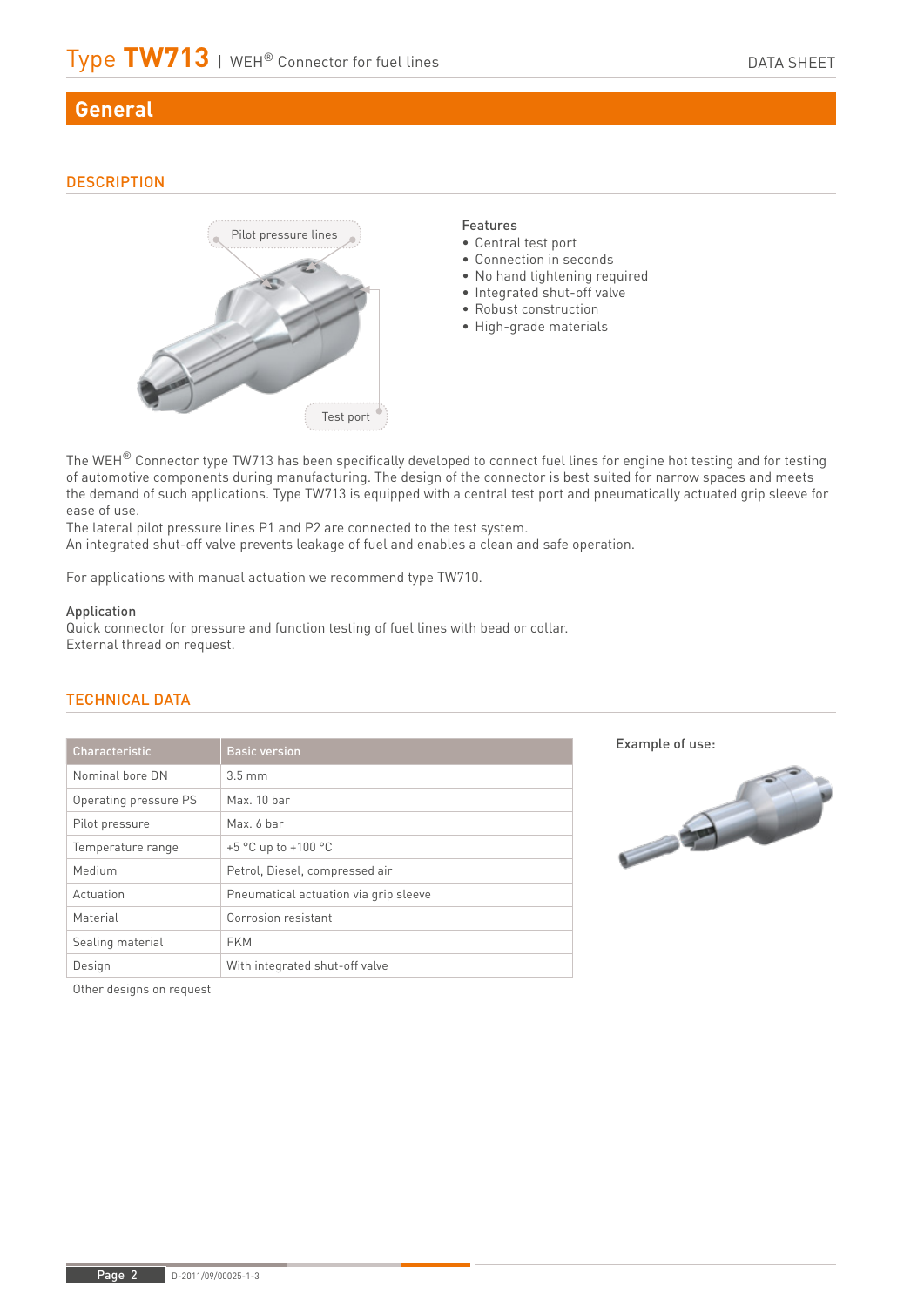# **Ordering / Accessories**

#### ORDERING | Quick connector TW713

approx. dimensions (mm)





| Part No. 1  | <b>Description</b> | Clamping diameter A | lnlet B1'                | Pilot pressure port<br><b>P1/P2</b> |
|-------------|--------------------|---------------------|--------------------------|-------------------------------------|
| $C1 - 1532$ | TW713              | 8.0                 | G1/8"<br>internal thread | M <sub>5</sub>                      |

Other connector sizes and versions on request. Please note, that the external diameters of the connector might differ from the ones of other versions.

On request type TW713 is also available without integrated shut-off valve.

### **ACCESSORIES**

The following accessories are available for type TW713:

#### Screw plug

If the connector is to be used as a plug, inlet 'B1' will be sealed with a screw plug of brass. It is recommended that the media compatibility of the seal be tested by the customer!



| Part No. ' | 'Description | <b>Thread</b>         | <b>Pressure range</b> |
|------------|--------------|-----------------------|-----------------------|
| E69-9200   | Screw plug   | G1/8" external thread | 0 - 50 bar            |

Other threads on request